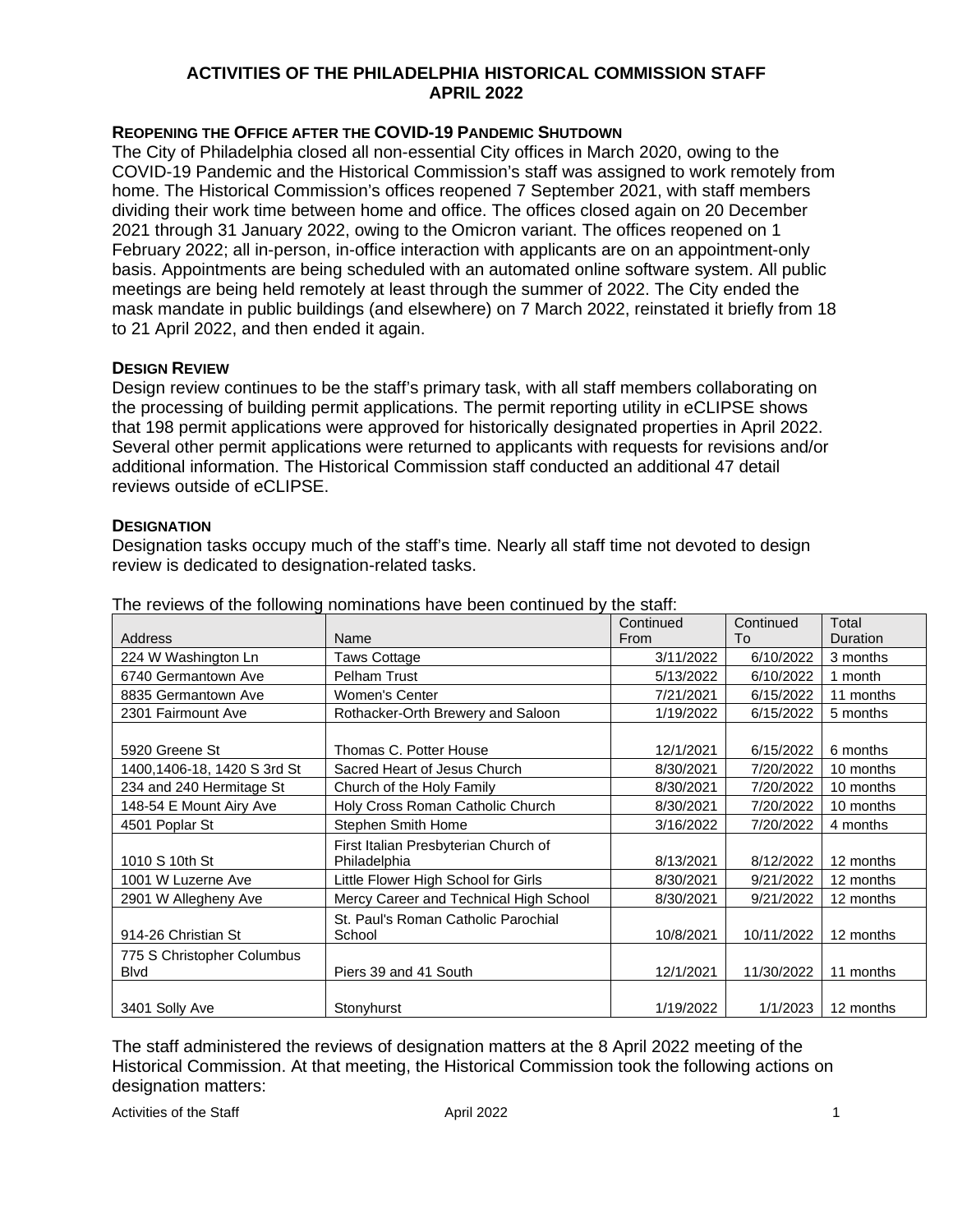- Continued the review of the nomination for 3101 W. Passyunk Avenue from its May to its November 2022 meeting;
- Designated four individual resources, 225-31 N. 15<sup>th</sup> Street, Klahr Auditorium Building; 625-33 Christian Street, St. Mary Magdelan de Pazzi Cathiloc School; 2301-41 S. 3rd Street, Our Lady of Mount carmel Church; and 1533-39 N. 7<sup>th</sup> Street, Trinity Reformed Church;
- Declined to designate one individual resource, 1206 Chestnut Street, the Philadelphia Federal Credit Union building;
- Reclassified one property, 2204 Walnut Street, from contributing to non-contributing in the Rittenhouse-Fitler Historic District;
- Reclassified one property, 32 Manheim Street, from non-contributing to contributing in the Manheim Square Historic District; and,
- Designated two historic districts, Conwell House Block (7 properties) and Drexel/Govett (95 properties).

The staff administered the reviews of designation matters at the Committee on Historic Designation meeting on 20 April 2022. At that meeting, the Committee reviewed the following:

- The designation of five individual resources, 5626 Morton Street, the Sun Ra House; 1613-27 W. Norris Street and 1610-16 Page Street, parking lot; 3475 Collins Street, Tioga Mills; 6740 Germantown Avenue, Pelham Trust; 5008-10 Germantown Avenue, Reser-Royal House;
- The designation of the interior at 1424-26 Chestnut Street, the main sales floor of the Jacob Reed's Sons' Store;
- An amendment to the Historic Street Paving Historic District to remove the so-called 1400 block of Rodman Street; and,
- The designation of one historic district, the Victorian Roxborough Historic District.

With the completion of the Sun Ra House nomination, the staff is working on other nominations proposing the individual designations of sites related to significant gospel, jazz, blues, and R&B musicians. The staff investigated the property at 1319 Christian Street, where Bessie Smith, the Empress of Blues, lived, for potential designation, but discovered that the building on the site is not the Bessie Smith House. Aerial photography from 2004 shows that the properties at 1317 and 1319 Christian Street were vacant lots at that time. Aerial photography from 1996 shows that the property at 1319 Christian Street was a vacant lot at that time. Documents in the Department of Licenses and Inspections zoning archive for 1317-19 Christian Street show that the extant building was erected by Uni-Penn Housing Partnership IV about 2006. While it bears some resemblance to the house that stood at 1319 Christian Street in the 1920s, the current building was entirely new in 2006. No historic fabric related to Bessie Smith remains at the site.

# **FINANCIAL HARDSHIP**

The Historical Commission has no pending financial hardship applications.

## **SURVEY**

Activities of the Staff **April 2022 2** April 2022 The initial project to install, configure, and test Arches for use as the survey data management platform was completed in 2020. Philadelphia's installation of Arches has been named PlatForm for the first map of the City of Philadelphia, which William Penn called a "Plat-Form." Arches is an open source, web- and geospatially based, customizable information system that was purpose-built by the Getty Conservation Institute and World Monuments Fund to inventory and manage immovable cultural heritage. Arches is the inventory and data management platform for the City's comprehensive, citywide survey of historic resources. The consultant, Farallon Geographics of San Francisco, worked with the staff to design, customize, configure, and install Philadelphia's installation of Arches and continues to work with the staff on maintenance and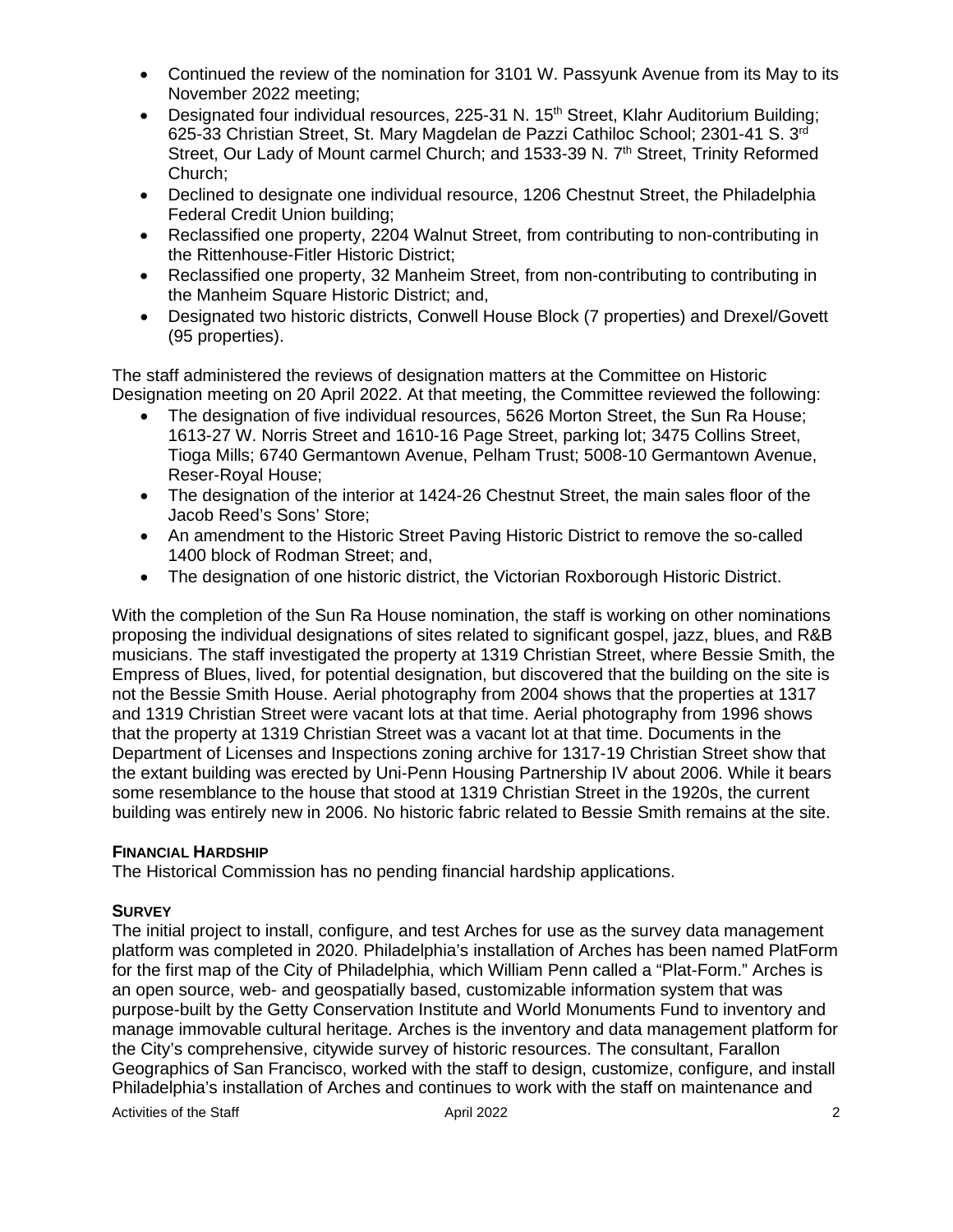upgrades. The Historical Commission received a \$25,000 CLG grant from the State Historic Preservation Office earlier this year to fund enhancements to Arches. The grant will fund upgrading Philadelphia's installation of Arches from Version 4 to Version 6; enhancements to the data collection capabilities, especially for nominators; the creation of additional resource models, customized structures that hold specific types of data; and preparing the system to be used by the general public. Mr. Farnham is meeting bi-weekly with the Arches consultants at Farallon Geographics to plan for the upgrades to the Arches installation. The consultant presented a proposed scope of work, which is currently under review. Mr. Farnham is working on contracting for the project.

The Department of Planning & Development received a grant of \$250,000 from the William Penn Foundation to develop and pilot a historic resource survey program. Martha Cross, the deputy director of the Division of Planning & Zoning, is leading the work. Megan Schmitt and Shannon Garrison of the Historical Commission's staff are assisting her. The survey pilot project will explore ways to engage with populations and histories not currently reflected in the properties listed on the Philadelphia Register of Historic Places. Through the project, Department of Planning & Development seeks to expand the traditional understanding of preservation to include a wider range of tools and more comprehensive understanding of cultural heritage. The ultimate goal is to develop a process that engages the public, ties together work across City departments, and ultimately leads to strategic and equitable designations and documentation to protect both tangible and intangible resources. The project released a Request for Proposals (RFP) to qualified firms in late 2021. Proposals were due at the beginning of December 2021 and consultant teams were interviewed in January 2022. The members of the chosen team were announced publicly on 12 April 2022. The team members are the ROZ Group, Little Giant Creative, and Partners for Sacred Places. Their experience includes project management of major historic African American sites. They have designed social justice-driven programs related to Philadelphia history. Team members have engaged with diverse communities in the city for decades.

# **HISTORIC PRESERVATION INCENTIVES**

The Historical Commission's staff did not issue any incentive letters in April 2022.

# **APPEALS**

The following permit decisions are under appeal at the Board of License & Inspection Review (BLIR):

- 231 Monroe Street
	- o The property owner has appealed the Historical Commission's denial of a proposed roof deck at 231 Monroe Street to the Board of License and Inspection Review. The appeal hearing has not yet been scheduled and the appeal may be withdrawn.
- 1435-41 Walnut Street
	- o At its September 2021 meeting, the Historical Commission denied an application to enlarge window openings at 1435-41 Walnut Street. The property owner has appealed the decision to the BLIR, which scheduled but then postponed a hearing for 14 December 2021. The hearing has not been rescheduled. The Historical Commission submitted its official record to the BLIR on 3 December 2021.

The following appeals to the Court of Common Pleas and Commonwealth Court are in process:

- 156 W. School House Lane
	- o The Historical Commission designated 156 W. School House Lane on 12 March 2021. The property owner, the Pennsylvania School for the Deaf, has appealed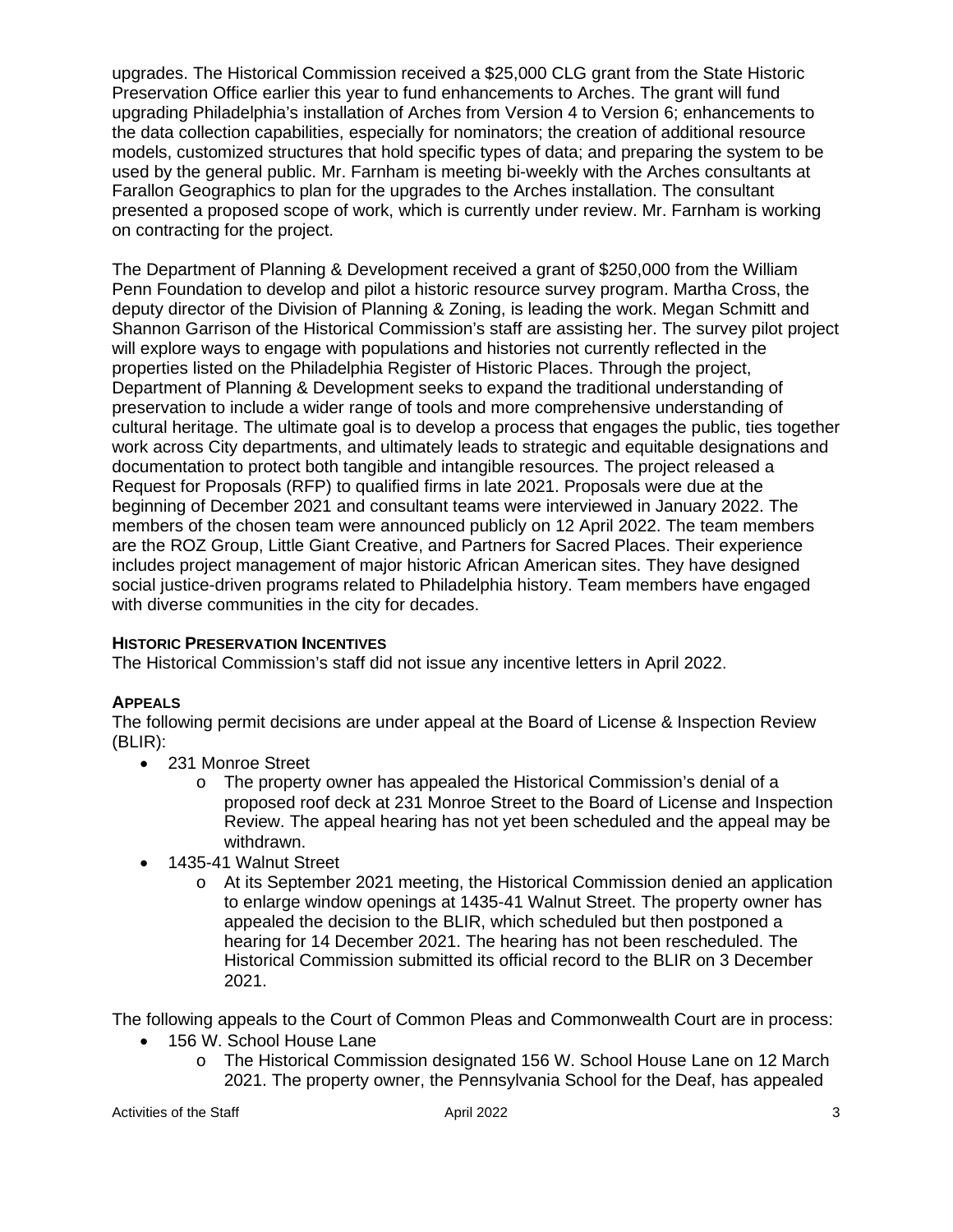the designation to the Court of Common Pleas. The Historical Commission's staff has assembled the record of the designation for submission to the Court. It was due on 5 July 2021, but the Court continued the case at the request of the appellant on 1 July 2021. The Commission's record was submitted 19 January 2022.

- 401-09 N. 65th Street
	- o Attorney Neil Sklaroff has appealed the designation of 401-09 N. 65th Street, St. Donato's Roman Catholic Church to the Court of Common Pleas. He claims that the owner of the property, the parish, not the Archdiocese of Philadelphia, was not notified of the proposed designation in a timely manner. The court has not yet issued a scheduling order.
- 5250 Unruh Avenue
	- $\circ$  Attorney David M. Burkholder has appealed the designation of the property at 5250 Unruh Avenue, which was nominated by the Tacony Community Development Corporation and designated on 9 December 2020. The Historical Commission's submitted its record to the court on 29 October 2021. The court held oral arguments on 24 March 2022. Leonard Reuter represented the City. Mr. Farnham attended. On 25 April 2022, Judge Ann Marie Coyle issued her decision, overturning the Historical Commission and undoing the designation. The Law Department will appeal the decision to obtain an explanation of it and then decide whether to continue with the appeal.
- 3611 Spring Garden Street
	- o The Historical Commission designated the 3611-31 Spring Garden Street Historic District on 13 August 2021. The owner of the property at 3611 Spring Garden Street appealed the designation of the district because the district included his property, despite the fact that the property is a vacant lot on the boundary of the district and the district's significance is derived from the buildings that stand on the properties to the west. The court scheduled oral argument for 14 April 2022, but the Law Department settled the case. As part of the settlement, the court ordered the removal of the former vacant lot at 3611 Spring Garden Street, now built upon, from the historic district. The court also renamed the district the Gardiner-Poth Historic District.
- Chestnut Street East Historic District
	- o At least four property owners are appealing the designation of the Chestnut Street East Historic District, which the Historical Commission approved at its November 2021 meeting. The owner of the property at 727-35 Chestnut Street requested that the Historical Commission reconsider the classification of the property in the district, to which the Law Department has agreed. The request was considered at the Commission's February 2022 meeting, at which time the Commission classified the property as non-contributing in the district. Owners of properties at 700-02, 704, 709-13, and 801-17 Chestnut Street have all filed appeals with the Court of Common Pleas. In general, the owners object to the reclassification of properties from non-contributing to contributing, primarily through the addition of Criterion I, the archaeology criterion. The Historical Commission submitted records to the court for the appeals for 709-13 and 801- 17 Chestnut Street on 29 April 2022. The court ordered that the Historical Commission and Committee on Historic Designation reconsider the classification of 801-17 Chestnut Street in the Chestnut Street East Historic District.
- Disston-Tacony Industrial Waterfront Historic District
	- o Nearly all property owners in the recently designated Disston-Tacony Industrial Waterfront Historic District have appealed the designation to the Court of Common Pleas. The Historical Commission submitted its record to the court on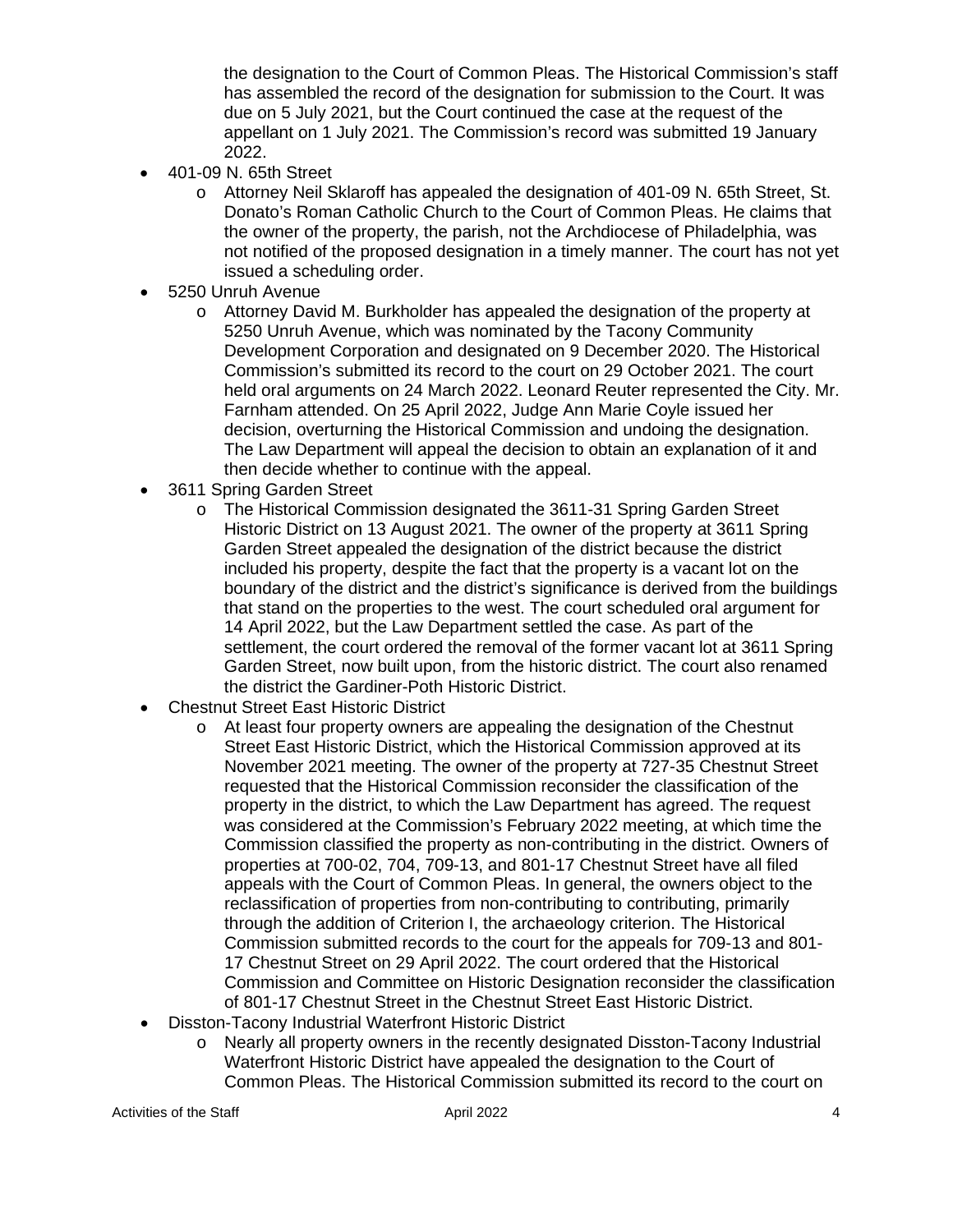29 April 2022. The appellant's and appellee's briefs are due 6 June and 4 July 2022 respectively. The property owners participating in the appeal are listed below:

- 5101R-49 Unruh Avenue
- 5201 Unruh Avenue
- **5223 Unruh Avenue**
- 5235-45 Unruh Avenue
- **5247 Unruh Avenue**
- 6801 New State Road, Unit A
- 6801 New State Road, Unit B
- 6801 New State Road, Unit C
- In general, the number of appeals of designations has skyrocketed in the last few years. The staff strongly advises the Historical Commission to designate with care. Designation appeals are very time-consuming. The Historical Commission operates with very limited resources and every decision to designate one resource is inherently a decision not to designate another resource. Also, designation appeals put the Historical Commission at risk. Any appeal has the potential for an adverse decision that could weaken the entire designation program. The Historical Commission should avoid including vacant lots on the boundaries of historic districts and should only designate buildings that have been highly altered or are in poor condition when those buildings have great significance. Every designation is a commitment to expending the Historical Commission's scant resources in perpetuity. The resources spent defending the designation of a building that has been highly altered or is in poor condition and then regulating that building forever may be better spent designating and regulating several buildings with integrity.

#### **ENFORCEMENT**

With the Law Department and Department of Licenses & Inspections, the staff is pursuing numerous enforcement cases for unpermitted work, non-compliant work, and failure to maintain in good repair.

On 26 April 2022, Ms. Keller testified in a court case regarding the property at 1106 Chestnut Street, where an Art Deco glass and metal façade was removed.

## **UNSAFE AND IMMINENTLY DANGEROUS CASES**

The Historical Commission's staff is currently involved with the dangerous case at 1919 Green Street, a building that is at risk of collapse owing to ill-advised excavation at an adjacent property. Mr. Reuter is coordinating with his colleagues at the Law Department and the Department of Licenses and Inspections to ensure that all reasonable steps are taken to protect the historic building and public safety.

#### **SECTION 106**

Ms. Garrison is conducting federally mandated Section 106 reviews for the DHCD undertakings assisted by HUD. The Historical Commission is planning to assume all Section 106 reviews for the Philadelphia Housing Authority (PHA) as part of a larger Department of Planning & Development effort to assume all responsibility for PHA's federal environmental reviews.

#### **STAFFING**

Ms. Keller notified the Historical Commission that she will be resigning her position on the Historical Commission's staff in late May 2022. She will be leaving for a similar position with another municipality. We thank Ms. Keller for her many years of excellent service to the Historical Commission and wish her the best of luck with her new position.